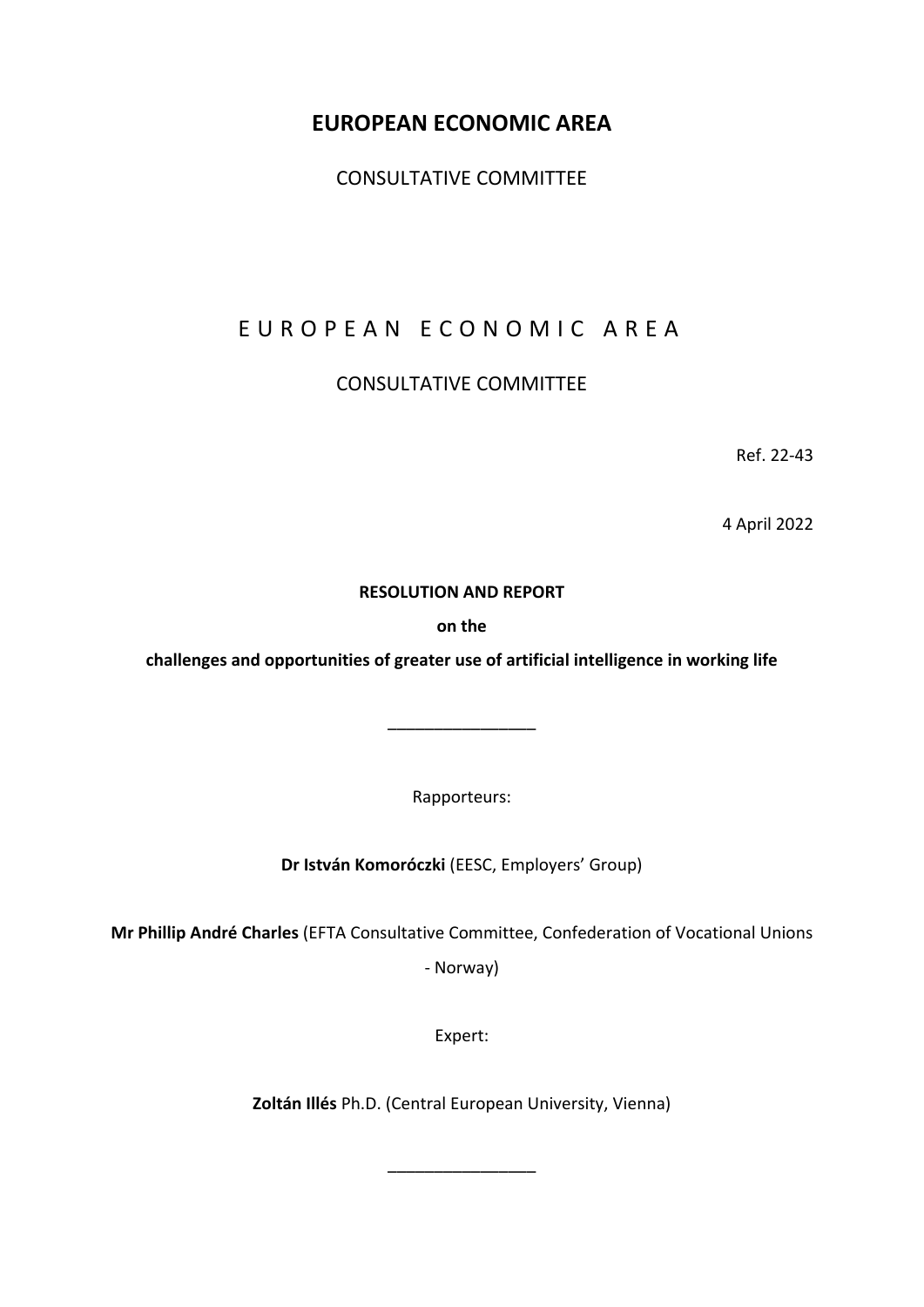### **RESOLUTION**

### **on the**

# **challenges and opportunities of greater use of artificial intelligence in working life**

The Consultative Committee on the European Economic Area (EEA CC):

- Having regard to the EEA Agreement, and in particular Article 96 thereof,
- having regard to the Proposal for a Regulation of the European Parliament and of the Council of 21 April 2021 laying down harmonised rules on Artificial Intelligence (Artificial Intelligence Act) and amending certain Union legislative acts, [1](#page-1-0)
- having regard to the Proposal for a Directive of the European Parliament and of the Council of 9 December 2021 on improving working conditions in platform work. [2](#page-1-1)

While:

A) Acting in accordance with its Rules of Procedure, and in particular Article 2(2) thereof,

B) acting in accordance with its mandate to enhance the awareness of the economic and social aspects of the growing interdependence of the economies of the EEA states and of their interests, as laid down in Article 96(1) of the EEA Agreement,

<span id="page-1-1"></span><span id="page-1-0"></span> $1$  Proposal for a Regulation of the European Parliament and of the Council laying down harmonised rules on Artificial Intelligence (Artificial Intelligence Act) and amending certain Union legislative acts COM/2021/206 final, European Commission:<https://eur-lex.europa.eu/legal-content/EN/TXT/?uri=CELEX:52021PC0206> <sup>2</sup> Proposal for a Directive of the European Parliament and of the Council on improving conditions in platform work, European Commission: [https://ec.europa.eu/commission/presscorner/detail/en/ip\\_21\\_6605](https://ec.europa.eu/commission/presscorner/detail/en/ip_21_6605)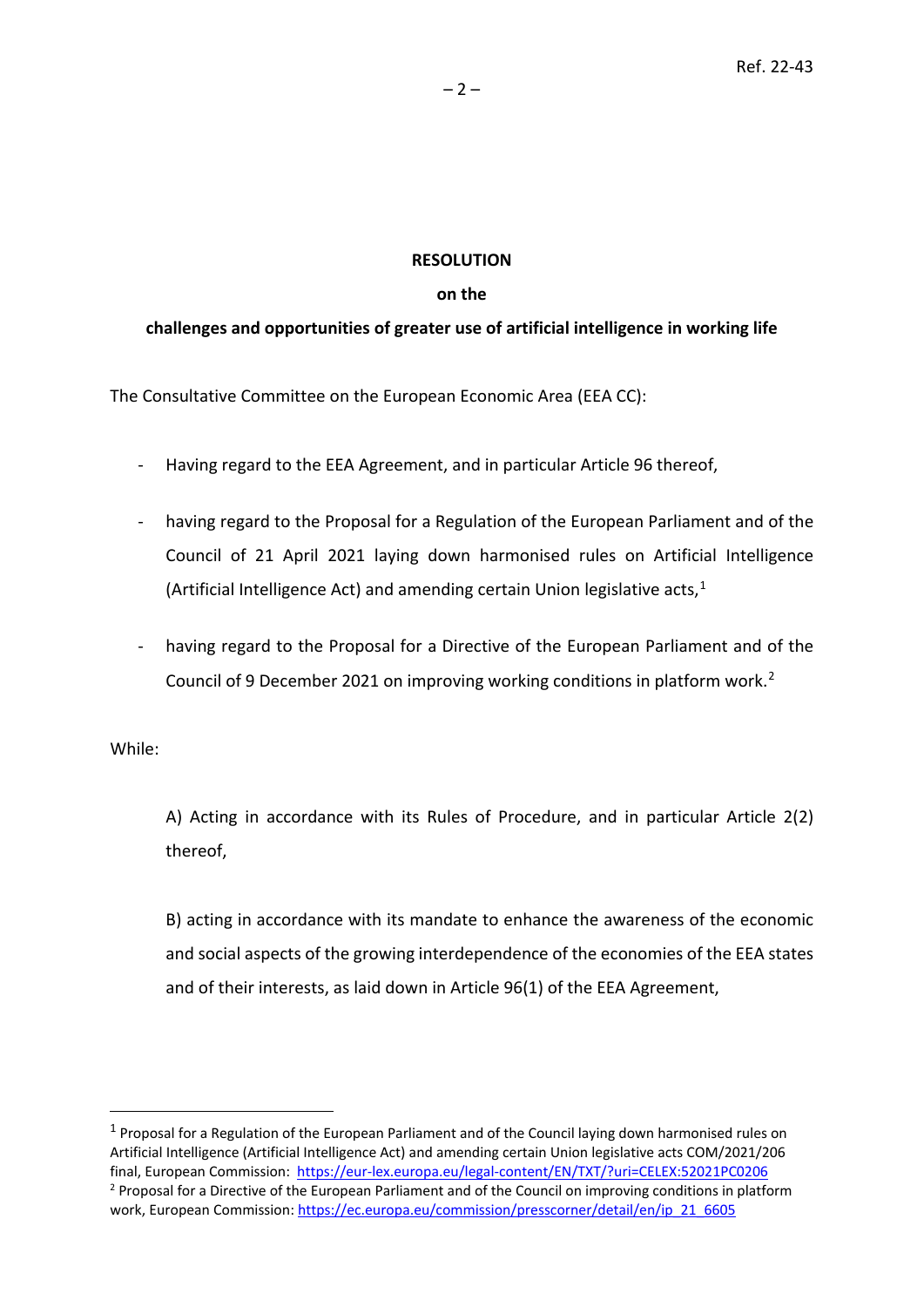C) noting the European Economic and Social Committee (EESC) Opinion on Working conditions package – platform work adopted in the EESC Plenary on 2[3](#page-2-0) March 2022, $3$ 

D) taking note of the European Economic and Social Committee (EESC) Opinion on the Regulation on artificial intelligence adopted on 22 September 2021,<sup>[4](#page-2-1)</sup>

E) being mindful of the Comment of the EEA EFTA States: Iceland, Liechtenstein and Norway, on Artificial Intelligence from 29 May 2020.<sup>[5](#page-2-2)</sup>

Whereas:

- A. artificial intelligence systems have the potential to increase people's capacity to do work and replace certain jobs centred on repetitive and mechanistic tasks.,
- B. although algorithmic management is not prevalent in the general world of work at the moment, due to its potential to increase productivity it is expected to significantly grow in the near future.

Has adopted the following Resolution, by which it:

1. welcomes the proposed Directive of the European Parliament and of the Council on improving working conditions on platform work<sup>[6](#page-2-3)</sup> by: A) enhancing transparency on how the algorithms work; B) maintaining monitoring by humans to assess the impact of these systems on working conditions; C) providing a possibility of contesting automated decisions; D) facilitating information-sharing and holding

<span id="page-2-2"></span><sup>5</sup> EEA EFTA Comment on Artificial Intelligence, EFTA:

<span id="page-2-0"></span><sup>3</sup> Working conditions in platform work opinion, EESC opinion[: https://www.eesc.europa.eu/en/our](https://www.eesc.europa.eu/en/our-work/opinions-information-reports/opinions/working-conditions-package)[work/opinions-information-reports/opinions/working-conditions-package](https://www.eesc.europa.eu/en/our-work/opinions-information-reports/opinions/working-conditions-package)

<span id="page-2-1"></span><sup>4</sup> Regulation on artificial intelligence, EESC Opinion: [https://www.eesc.europa.eu/en/our-work/opinions](https://www.eesc.europa.eu/en/our-work/opinions-information-reports/opinions/regulation-artificial-intelligence)[information-reports/opinions/regulation-artificial-intelligence](https://www.eesc.europa.eu/en/our-work/opinions-information-reports/opinions/regulation-artificial-intelligence)

[https://www.efta.int/sites/default/files/documents/eea/eea-efta-comments/2020/EEA-EFTA-Comment-on-AI](https://www.efta.int/sites/default/files/documents/eea/eea-efta-comments/2020/EEA-EFTA-Comment-on-AI-and-Data-Strategy.pdf)[and-Data-Strategy.pdf](https://www.efta.int/sites/default/files/documents/eea/eea-efta-comments/2020/EEA-EFTA-Comment-on-AI-and-Data-Strategy.pdf)

<span id="page-2-3"></span><sup>&</sup>lt;sup>6</sup> Proposal for a Directive of the European Parliament and of the Council on improving working conditions in platform work. European Commission:

[https://ec.europa.eu/commission/presscorner/detail/en/ip\\_21\\_6605.](https://ec.europa.eu/commission/presscorner/detail/en/ip_21_6605)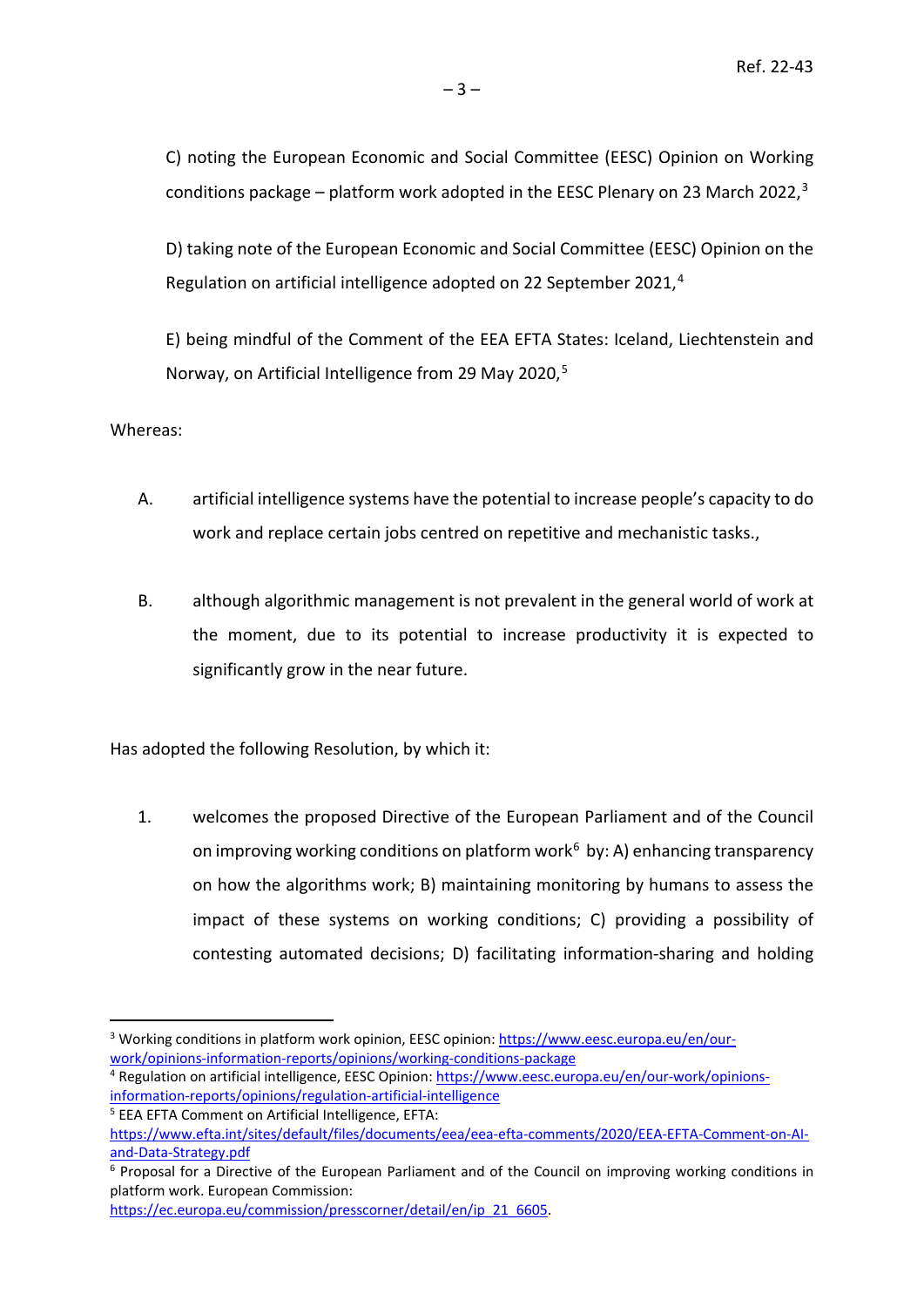consultations for workers on automated systems; E) supporting skills acquisition by employees;

- 2. recognises that although many of the areas related to artificial intelligence (AI) are covered by existing legislation, both EU and EEA EFTA governments should address issues raised by the increased use of artificial intelligence in the workplace in a comprehensive and systematic manner more generally while following principles such as transparency and human monitoring, as proposed in the Directive of the European Parliament and of the Council on improving working conditions on platform work;
- 3. recognises that a digital mature public sector is important for the facilitation of efficient implementation of AI in companies. Hence promoting innovative use of new technologies in public service must be enhanced, for example, considering the great challenges faced by the demographic development in many countries, use of welfare technology enhanced by AI could be a valuable contribution. Though it must always be developed in line with the vision of the service and the professional ethics of the professions involved. The ownership of data must be served in the interests of the individual and the society.
- 4. notes that the proposal for an Artificial Intelligence Regulation, $7$  and the risk-based regulatory framework, is an important step in ensuring that such systems are used in a positive way, preventing high risks, assessing existing risks, and ensuring they remain low. We do note however a gap between the directive on improving working conditions on platform work and the AI regulation for workers in general being monitored by AI which could be filled;

<span id="page-3-0"></span><sup>7</sup> Artificial Intelligence Act, EUR-lex[: https://eur-lex.europa.eu/legal](https://eur-lex.europa.eu/legal-content/EN/TXT/?uri=CELEX%3A52021PC0206)[content/EN/TXT/?uri=CELEX%3A52021PC0206](https://eur-lex.europa.eu/legal-content/EN/TXT/?uri=CELEX%3A52021PC0206)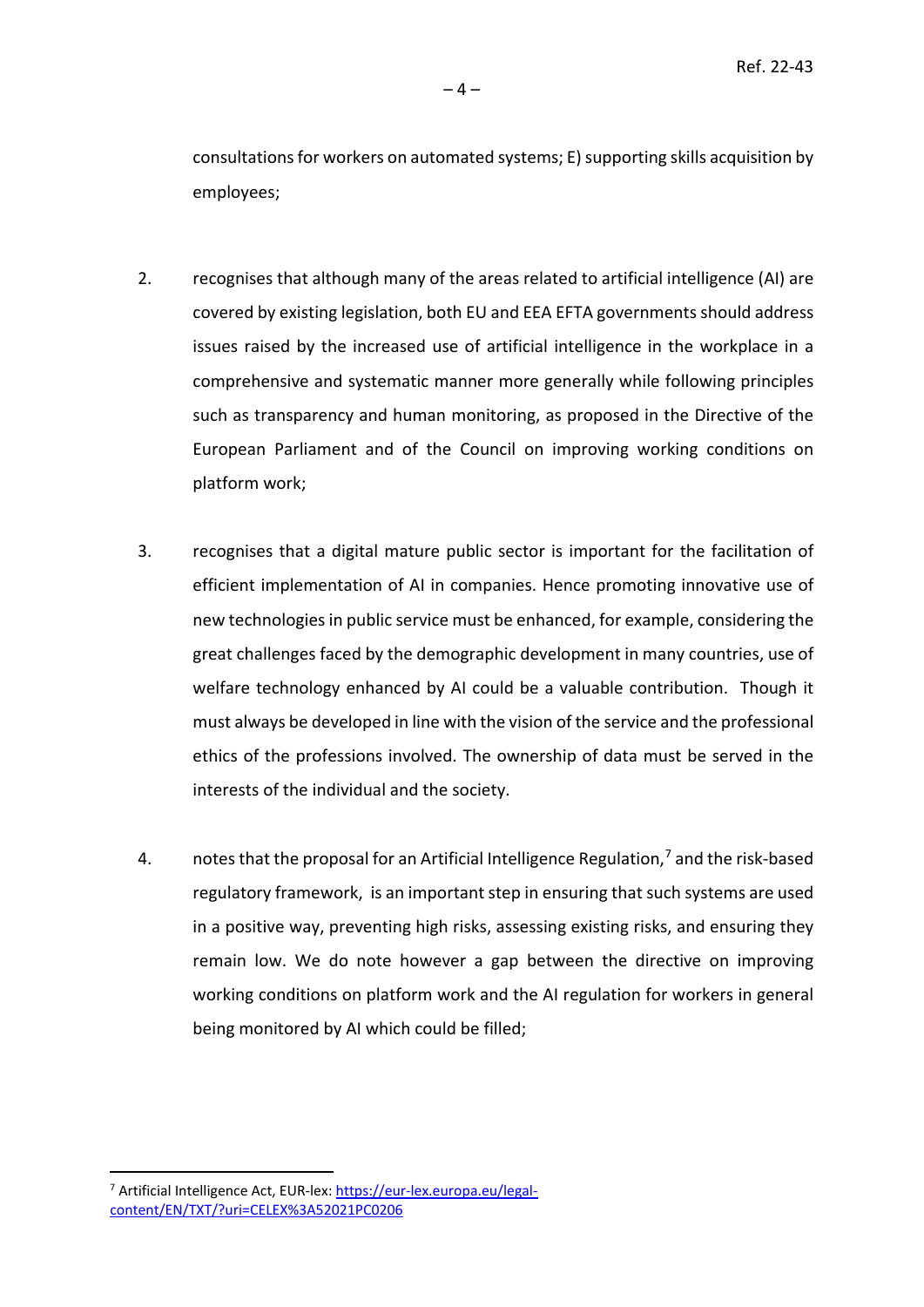- 5. highlights the importance of social dialogue in this context and stresses the urgent need to strengthen the role of the social partners when it comes to the designing and deployment of, AI in companies and its effect on working conditions;
- 6. emphasises the importance of transparency, as well as the need to provide clear information and consultations for workers given the level of intrusion of certain automated systems, which include surveillance and monitoring;
- 7. underlines the urgency of imposing clear limits and regulating high-risk areas, such as data collection in workplaces in a proportionate manner, without endangering employees' physical and/or mental health. Since people are more mobile, this means that they have more opportunities to choose a workplace that highlights the importance of transparency and ethical data management;
- 8. emphasises that AI in the education sector when used in accord with the seven principles also could have great benefits. At the same time the EEA CC advises great caution in the application of IA in connection with data connected to minors.
- 9. highlights that the application of AI should be based on the seven principles developed by the Commission's expert group<sup>[8](#page-4-0)</sup> and on the EU Charter of Fundamental Rights.<sup>[9](#page-4-1)</sup> When implementing AI systems based on data-sets from other countries, values and standards that are the basis in the country of origin can be built into the systems. It is important to ensure that systems do not have a negative view of, e.g., trade union work, family-related absence, or sickness absence;
- 10. underscores that employees and self-employed persons in digital businesses, i.e., platform companies, must be guaranteed the same rights and benefits as

<span id="page-4-0"></span><sup>8</sup> Ethics Guidelines for Trustworthy AI, Independent High-Level Expert Group on Artificial Intelligence, <https://www.ccdcoe.org/uploads/2019/06/EC-190408-AI-HLEG-Guidelines.pdf>

<span id="page-4-1"></span><sup>9</sup> Getting the Future Right – Artificial Intelligence and Fundamental Rights, European Union Agency for Fundamental Rights[, https://fra.europa.eu/sites/default/files/fra\\_uploads/fra-2020-artificial](https://fra.europa.eu/sites/default/files/fra_uploads/fra-2020-artificial-intelligence_en.pdf)[intelligence\\_en.pdf](https://fra.europa.eu/sites/default/files/fra_uploads/fra-2020-artificial-intelligence_en.pdf)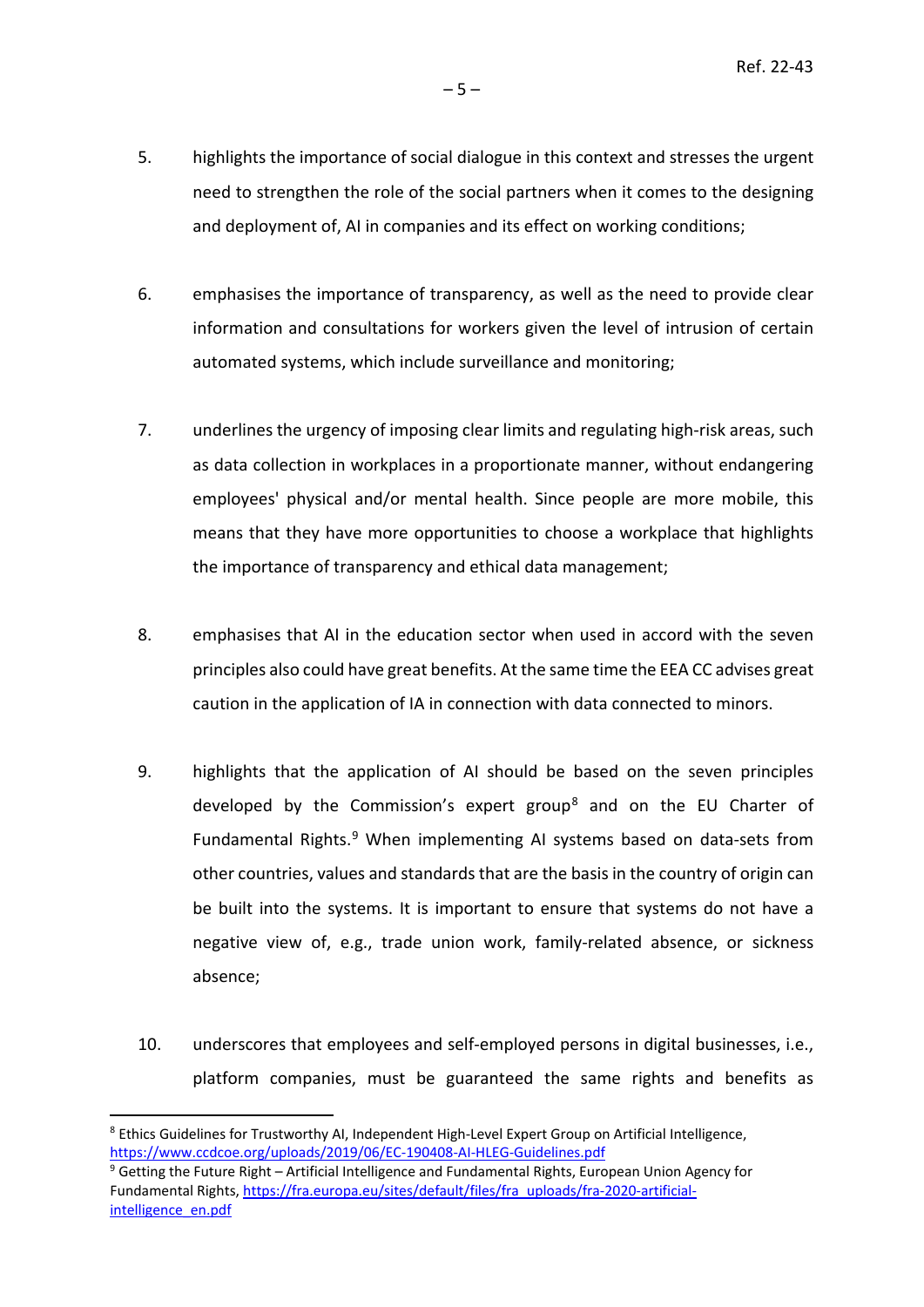employees in other companies. The emergence of new types of companies must never be used as an excuse for impairing real employer responsibility;

- 11. recommends introducing long-term education/vocational training policies reducing the likelihood of people with insufficient knowledge on artificial intelligence remaining lower paid;
- 12. highlights the need for employees whose jobs are affected by the implementation of AI systems to be retrained, to provide them with the capacity and skills they need to work with AI systems and thereby increase their productivity;
- 13. emphasises that employees who are at risk of losing their job because of technological change must quickly gain access to reskilling and education, supported by employers, to be able to keep the job or qualify for other work;
- 14. underlines that the different initiatives of the European Skills Agenda should be utilised to help with the upscaling and rescaling that is necessary for the labour markets to transition and adapt to the changes. It is essential to support people's skills acquisition to make them better prepared for the new system;
- 15. highlights the crucial role that work councils play when negotiating the terms of use for the data collected;
- 16. points out that employers, businesses and the state should be jointly responsible in matters relating to automation.

––––––––––––––––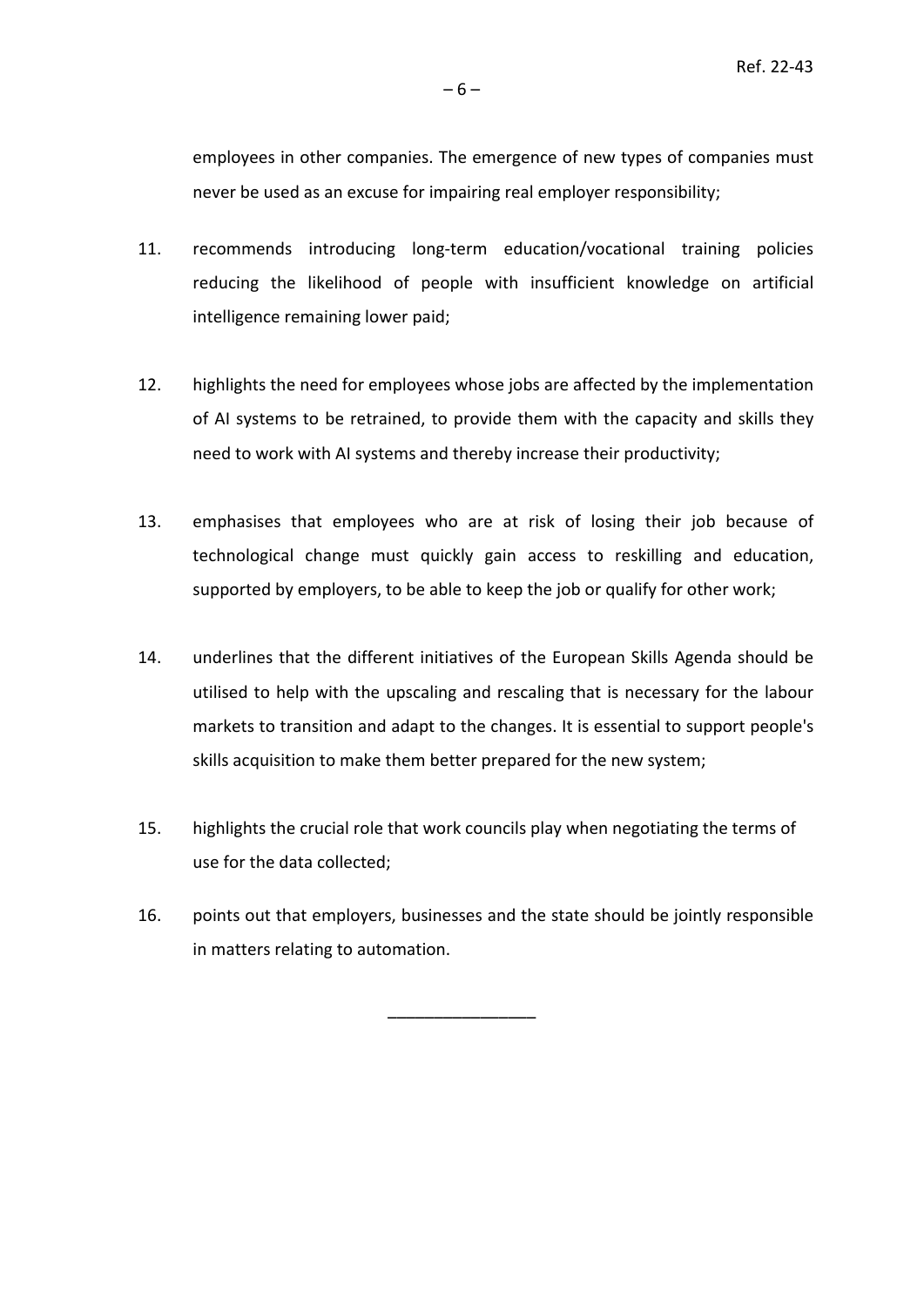#### **Report**

#### **on the**

#### **challenges and opportunities of greater use of artificial intelligence in working life**

#### **1. Introduction**

- 1.1. Following the COVID-19 pandemic, we have learned that remote working, home office and flexible working schemes will remain the "*new normal*" – at least to a certain degree. We also have to understand that *digital business models* and *algorithmic management* will increasingly shape our world of work. These models need to be designed in a people- and values-oriented way. In a broader societal sense, part of the challenge is to guarantee the digital inclusion of particularly vulnerable groups.
- 1.2. The benefits of a completed Digital Single Market in the European Union are forecast to contribute approximately EUR 415 billion a year to the EU Member States' economic output.<sup>[10](#page-6-0)</sup> Predictive maintenance, digital platforms and quantum computing are just three examples of how digital technologies will have a significant impact on the digitalisation of the European economy. The digital transformation brings significant opportunities for companies and their employees across Europe.
- 1.3. At the same time, many enterprises face not only a huge degree of legal uncertainty in their cross-border activities, but they are also at a significant risk of falling behind. The reasons are many, partly lack of access to or absence of investment resources, and a lack of skills, which applies generally to many MSMEs (micro-, small and medium sized enterprises) and affects microenterprises in particular.
- 1.4. In a post-pandemic economy, we need to ensure that small and medium-sized enterprises in certain, particularly hard-hit sectors (mainly service areas such as

<span id="page-6-0"></span><sup>&</sup>lt;sup>10</sup> Opinion of the EESC on Exploiting the economic and social opportunities of digitalisation and improving the digital transformation of the economy, especially SMEs, focusing on human-centred artificial intelligence and dat[ahttps://eur-lex.europa.eu/legal-content/EN/TXT/PDF/?uri=CELEX:52021AE2564&from=EN](https://eur-lex.europa.eu/legal-content/EN/TXT/PDF/?uri=CELEX:52021AE2564&from=EN)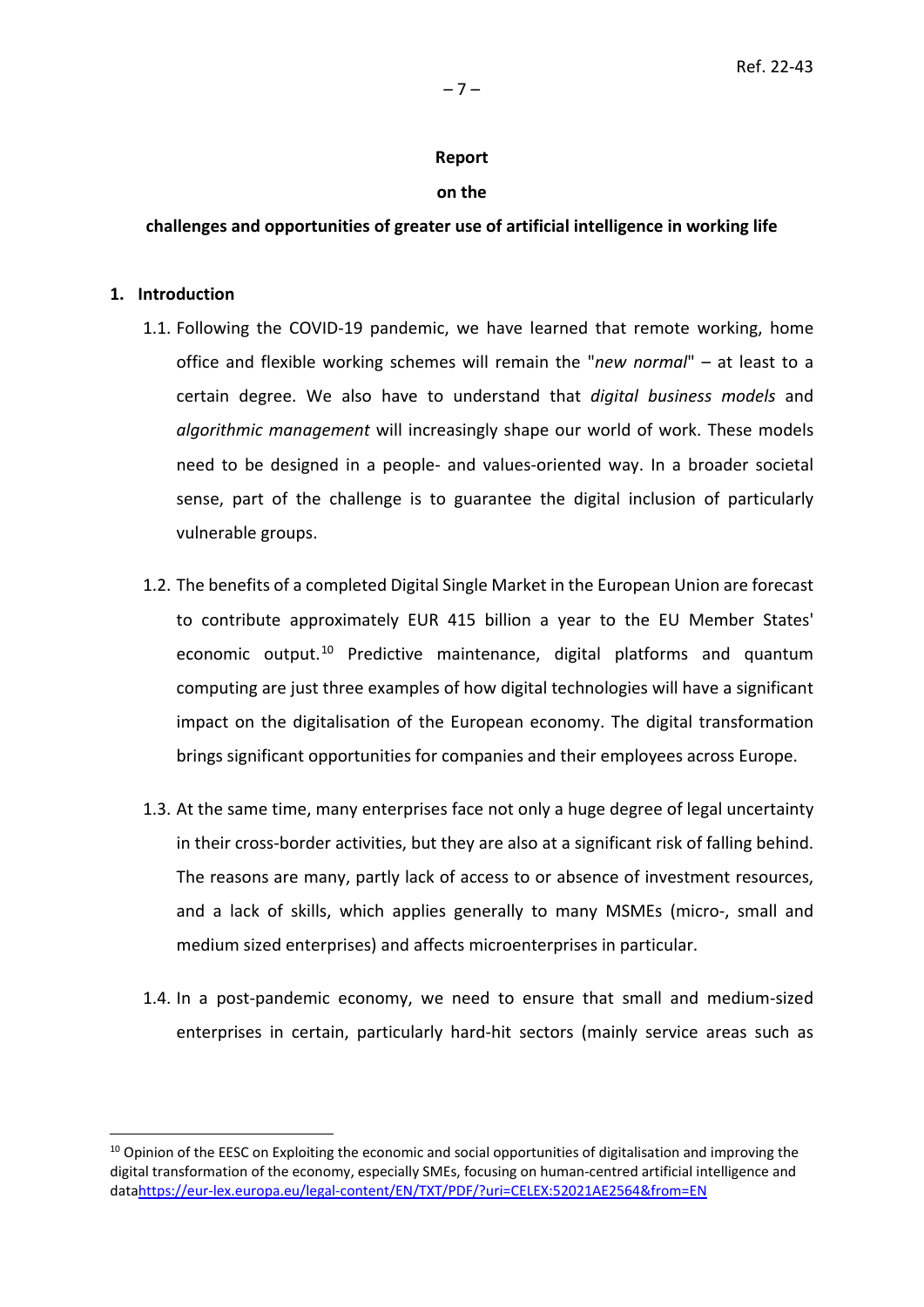retail, hospitality, and tourism), do not lose ground because investment needs are too high (and savings have been exhausted after two years of pandemic).

- 1.5. Advancing technical development and the digital transformation of the economy also entail certain risks that have to be borne in mind in efforts to fully exploit their potential. Therefore, it is necessary to ensure that, along with technological progress and digitalisation, mechanisms are in place to counteract the digital exclusion of particularly vulnerable groups.
- 1.6. When it comes to the workplace, as a basic principle in the age of digitalisation, decent work, and further training (*life-long learning*) must be provided for all employees. There is a broad agreement that, in addition to employers in all companies, employees and/or their representatives must be involved at an early stage in the deployment of artificial intelligence (AI) and algorithmic management that directly affect employees, and in determining how to use these instruments. Employees must be given the opportunity to be trained or retrained for the new jobs in the digital world of work with foresight and in good time.
- 1.7. One of the keys to the success of the EU's European Digital Single Market will be openness to technology in the regulation of new digital business models and applications such as AI, and access to innovation funding so that Micro, Small and Medium Enterprises (MSMEs) can benefit from the advantages of such new digital applications.
- 1.8. Both the EESC and EEA EFTA members have been at the forefront of the debate on AI, demonstrating the relevance and importance of this issue now and in our immediate future.<sup>[11](#page-7-0)</sup>

#### **2. Artificial intelligence in today's world**

<span id="page-7-0"></span><sup>&</sup>lt;sup>11</sup> EESC Opinion on Working conditions package – platform work adopted in the EESC Plenary on 22/03/2022 [https://dm2016.eesc.europa.eu/com/2021/\\_layouts/15/WopiFrame.aspx?sourcedoc=%7B0A49CCD1-31FB-](https://dm2016.eesc.europa.eu/com/2021/_layouts/15/WopiFrame.aspx?sourcedoc=%7B0A49CCD1-31FB-4D63-ABF8-6132689D449C%7D&file=com761-2021_part1_ext_en.docx&action=default&DefaultItemOpen=1)[4D63-ABF8-6132689D449C%7D&file=com761-2021\\_part1\\_ext\\_en.docx&action=default&DefaultItemOpen=1.](https://dm2016.eesc.europa.eu/com/2021/_layouts/15/WopiFrame.aspx?sourcedoc=%7B0A49CCD1-31FB-4D63-ABF8-6132689D449C%7D&file=com761-2021_part1_ext_en.docx&action=default&DefaultItemOpen=1)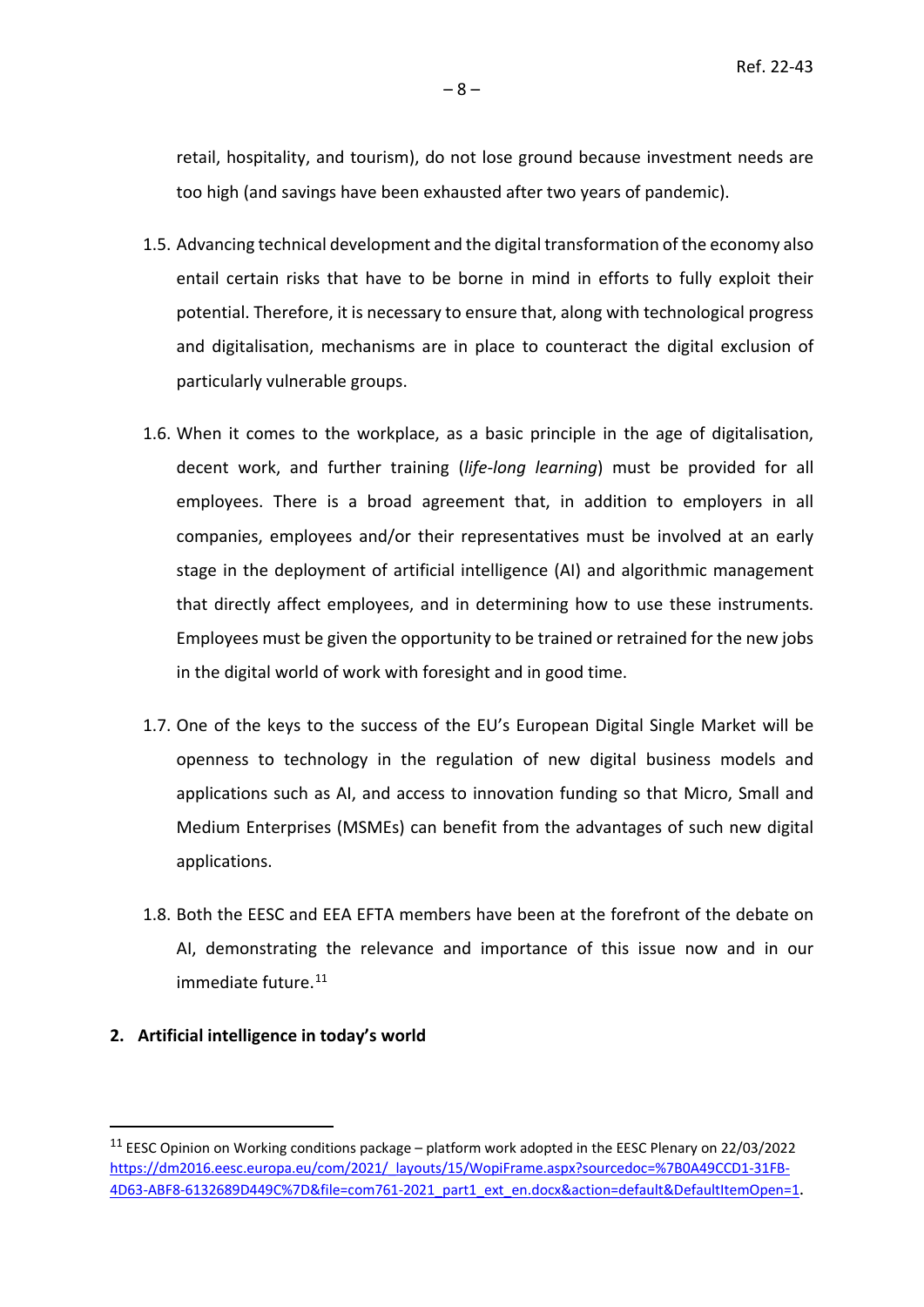- 2.1. Many leading scientists, key political, social, and economic stakeholders and regulators consider today's AI and algorithmic management to be the most important aspects of digitalisation. Other important issues include the integration of advanced technologies into society and transitioning to a gigabit society. Emerging technologies such as AI and data economy could certainly enable the EU and EEA EFTA countries to recover more rapidly from the crisis and become the world's leading digital society.
- 2.2. AI has obviously gone through rapid development in the past decade. It has acquired a solid scientific basis and has produced many successful applications. It provides opportunities for economic, social, and cultural development, energy sustainability, better health care, and the spread of knowledge. Serious risks can accompany these opportunities, including unemployment, a growing inequality, discrimination, social exclusion, surveillance of private life, and manipulation, resulting occasionally even in infringement of individual and human rights.<sup>[12](#page-8-0)</sup>
- 2.3. The integration of AI and big data can undoubtedly deliver many benefits for economic, scientific, educational, and social progress. However, it also contributes to risks for individuals and for the whole of society, such as pervasive surveillance and influence on citizens' behaviour, polarisation, and fragmentation in the public sphere.
- 2.4. Thanks to AI, all kinds of personal data can be used to analyse, forecast, and influence human preferences, behaviour and consumption trends, resulting in opportunities that transform such data, and the outcomes of their processing, into valuable commodities. In many cases, automated predictions and decisions are not only cheaper, but also more precise and impartial than human ones, as AI systems can, if

<span id="page-8-0"></span> $12$  Legal and human rights issues of AI: Gaps, challenges and vulnerabilities, Rodrigues (2020), <https://www.sciencedirect.com/science/article/pii/S2666659620300056>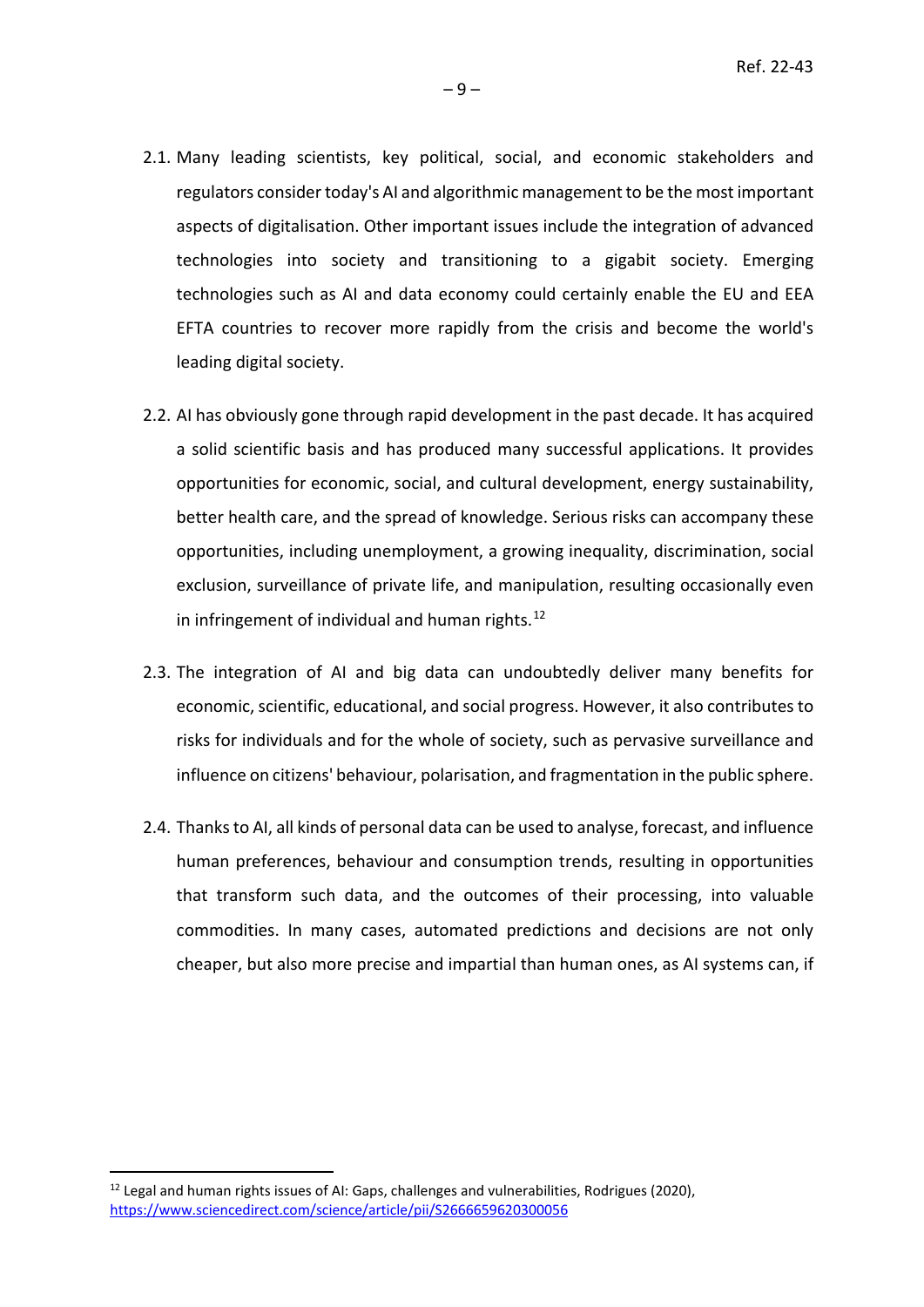designed carefully, avoid the typical fallacies of human psychology and can be subject to rigorous controls.<sup>[13](#page-9-0) [14](#page-9-1)</sup>

2.5. However, algorithmic decisions may also be mistaken or discriminatory, for instance in the case of hiring and recruitment processes. Even when automated assessments of individuals are fair and accurate, they are not without problems as they may negatively affect the individuals concerned, who are subject to pervasive surveillance, persistent evaluation, insistent influence, and possible manipulation.

#### **3. Work and skills**

- 3.1. There are assumptions that digital technologies might destroy some jobs, and there is no certainty that these technologies will lead to more and better jobs. Technology may and should help to improve skills and raise the quality of work, leading to upskilling, reskilling and improvement in the quality of jobs. At the same time, digital technologies, and AI, can lead to skill gaps, greater inequality and a more dualized labour market by deskilling and creating and embedding low-paid, low-autonomy work. They can also erode job quality by eliminating valuable skills, increasing monitoring at work, and extending atypical work.
- 3.2. There is an ever-increasing need to guarantee worker representatives better and greater involvement at each incremental stage of the life cycle of any technological tracking procedure, and for European states to firmly establish co-determination rights. Ongoing discussion of these issues needs to be increasingly prioritised on the social dialogue agenda.
- 3.3. In addition to the role of conventional trade unions and workers' councils, it is of great practical importance that employers' associations are partners in writing codes of conduct for data tracking and processing activities. For this, collective agreements are vital. Policy options are essential regarding how to ensure trade unions'/workers

<span id="page-9-0"></span><sup>&</sup>lt;sup>13</sup> The ethics of artificial intelligence: Issues and initiatives, European Parliament Research Service, [https://www.europarl.europa.eu/RegData/etudes/STUD/2020/634452/EPRS\\_STU\(2020\)634452\\_EN.pdf](https://www.europarl.europa.eu/RegData/etudes/STUD/2020/634452/EPRS_STU(2020)634452_EN.pdf)

<span id="page-9-1"></span><sup>&</sup>lt;sup>14</sup> Artificial intelligence: How does it work, why does it matter and what can we do about it? European Parliament Research Service,

[https://www.europarl.europa.eu/RegData/etudes/STUD/2020/641547/EPRS\\_STU\(2020\)641547\\_EN.pdf](https://www.europarl.europa.eu/RegData/etudes/STUD/2020/641547/EPRS_STU(2020)641547_EN.pdf)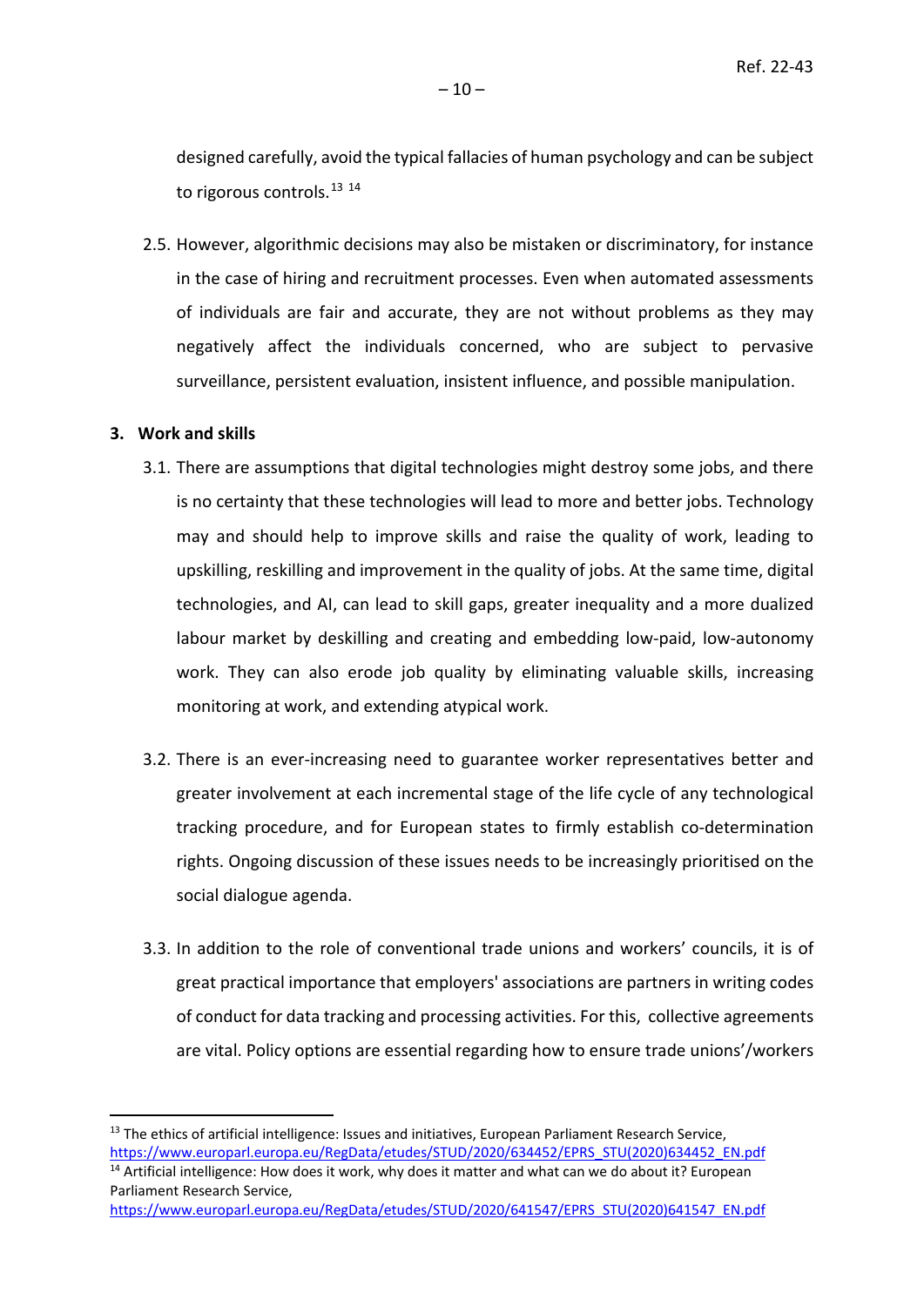councils' involvement at all stages, how to introduce and enforce codetermination in labour law in Europe, how to require businesses to compile certification and codes of conduct and how to prioritise collective governance.

- 3.4. Ideally, workers' interests should always be at the forefront of company approaches to privacy and data protection, and workers' representatives must always be consulted when new technology is considered for workplace operations and analytics. A rapid increase in employees' stress and anxiety has been noted, as well as the greater accuracy of face-recognition, tracking and monitoring technologies. <sup>[15](#page-10-0)</sup> However, it has also been observed that workers' representatives have so far played little part in the relevant technological and policy debates, which have neglected the concept of consent.
- 3.5. AI has been deployed across the globe to improve understanding of the potential consequences of the viral infection for different economic sectors. Companies have increasingly relied on machine-learning-enabled systems to re-engineer production delivery in the face of massive disruption of supply chains. (Machine translation can result in faster delivery of papers, better quality and time saved for other tasks.) Policymakers have also turned to AI technologies because of their great potential to raise the quality of remote education delivery, especially at times when schools and education systems struggled to remain accessible to learners.<sup>[16](#page-10-1)</sup>
- 3.6. A high proportion of jobs (14%) are still at great risk of being automated in the EU.<sup>[17](#page-10-2)</sup> Occupations identified as "high-risk" due to earlier coronavirus exposure and social distancing have also been found to correlate slightly with those facing higher automation risk. Many of the occupations and sectors most affected by COVID-19 were typically in the service sector (hospitality, tourism, leisure, retail) and are

<span id="page-10-0"></span><sup>&</sup>lt;sup>15</sup> Research by the European Parliament (EP regulating facial recognition in the EU):

<span id="page-10-1"></span>[https://www.europarl.europa.eu/RegData/etudes/IDAN/2021/698021/EPRS\\_IDA\(2021\)698021\\_EN.pdf](https://www.europarl.europa.eu/RegData/etudes/IDAN/2021/698021/EPRS_IDA(2021)698021_EN.pdf)  $16$  Strengthening online learning when schools are closed: The role of families and teachers in supporting students during the COVID-19 crisis, OECD, [https://www.oecd.org/coronavirus/policy-](https://www.oecd.org/coronavirus/policy-responses/strengthening-online-learning-when-schools-are-closed-the-role-of-families-and-teachers-in-supporting-students-during-the-covid-19-crisis-c4ecba6c/)

[responses/strengthening-online-learning-when-schools-are-closed-the-role-of-families-and-teachers-in](https://www.oecd.org/coronavirus/policy-responses/strengthening-online-learning-when-schools-are-closed-the-role-of-families-and-teachers-in-supporting-students-during-the-covid-19-crisis-c4ecba6c/)[supporting-students-during-the-covid-19-crisis-c4ecba6c/](https://www.oecd.org/coronavirus/policy-responses/strengthening-online-learning-when-schools-are-closed-the-role-of-families-and-teachers-in-supporting-students-during-the-covid-19-crisis-c4ecba6c/)

<span id="page-10-2"></span><sup>17</sup> What happened to jobs at high risk of automation? OECD Study, 2021 [https://www.oecd.org/future-of](https://www.oecd.org/future-of-work/reports-and-data/what-happened-to-jobs-at-high-risk-of-automation-2021.pdf)[work/reports-and-data/what-happened-to-jobs-at-high-risk-of-automation-2021.pdf](https://www.oecd.org/future-of-work/reports-and-data/what-happened-to-jobs-at-high-risk-of-automation-2021.pdf)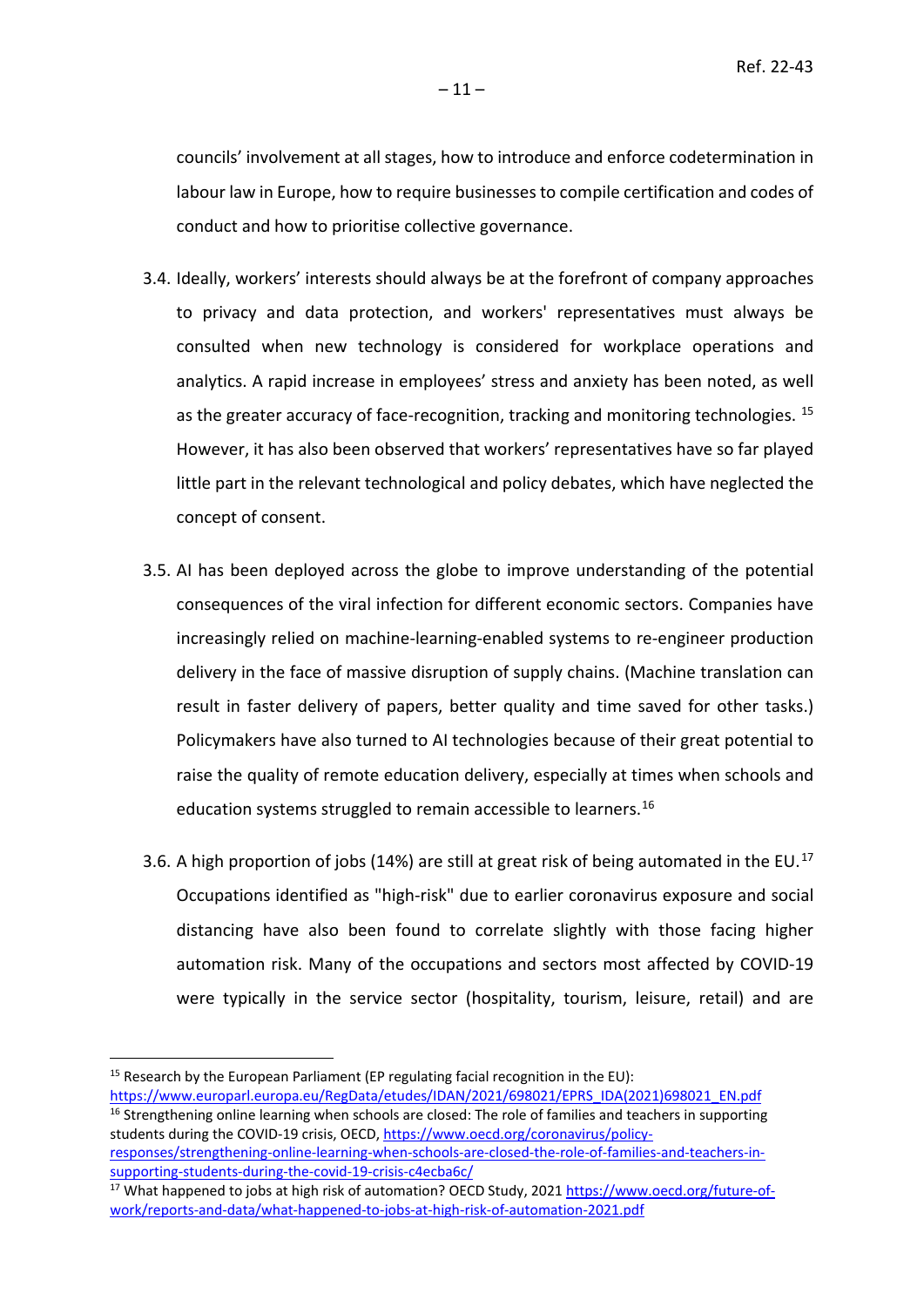heavily reliant on interpersonal skills, which are less replaceable with AI technologies. AI technologies may facilitate the transition to better-quality jobs and increase demand for skills which cannot be automated, such as creativity, leadership, organisational and interpersonal communication skills.

- 3.7. The impact of AI on the future of jobs is likely to include displacement of tasks by AIbased technologies, rather than the replacement of jobs. AI is likely to disproportionately displace low-skilled and low-wage jobs. European countries where technology has a high take-up may experience minimal or positive net employment effects, depending on the role that sectors affected by AI play in the labour market. However, countries with low technology take-up and a high proportion of jobs with well-defined task routines are expected to experience negative net employment effects.[18](#page-11-0)
- 3.8. Job displacement effects due to AI may contribute to a rise in platform work, adding multiple risks in terms of job quality. Countries with visible lower levels of labour market segregation and strong collective bargaining frameworks are more likely to benefit from AI in terms of decent jobs.
- 3.9. The way AI is incorporated into the legal frameworks regulating labour markets will play a large part in determining the ultimate impact of AI on decent jobs.<sup>[19](#page-11-1)</sup>
- 3.10. AI has the potential to bring both risks and opportunities when it comes to working conditions. On the one hand, it can radically reduce the risk of dangerous, monotonous (repetitive) or unhealthy work and working conditions, encourage the development of specialist or certain soft skills, and improve accessibility to certain jobs. On the other hand, the application of automated technologies to the job market will bring physical and psychosocial risks. The use of AI software to monitor and manage employees may reduce bias in human decision-making processes and

<span id="page-11-1"></span><sup>19</sup> Improving working conditions using Artificial Intelligence, European Parliament Study, [https://www.europarl.europa.eu/RegData/etudes/STUD/2021/662911/IPOL\\_STU\(2021\)662911\\_EN.pdf](https://www.europarl.europa.eu/RegData/etudes/STUD/2021/662911/IPOL_STU(2021)662911_EN.pdf)

<span id="page-11-0"></span><sup>&</sup>lt;sup>18</sup> Deshpande, A. et al., 2021, Improving working conditions using Artificial Intelligence, Publication for the Special Committee on Artificial Intelligence in a Digital Age, Policy Department for Economic, Scientific and Quality of Life Policies, European Parliament, Luxembourg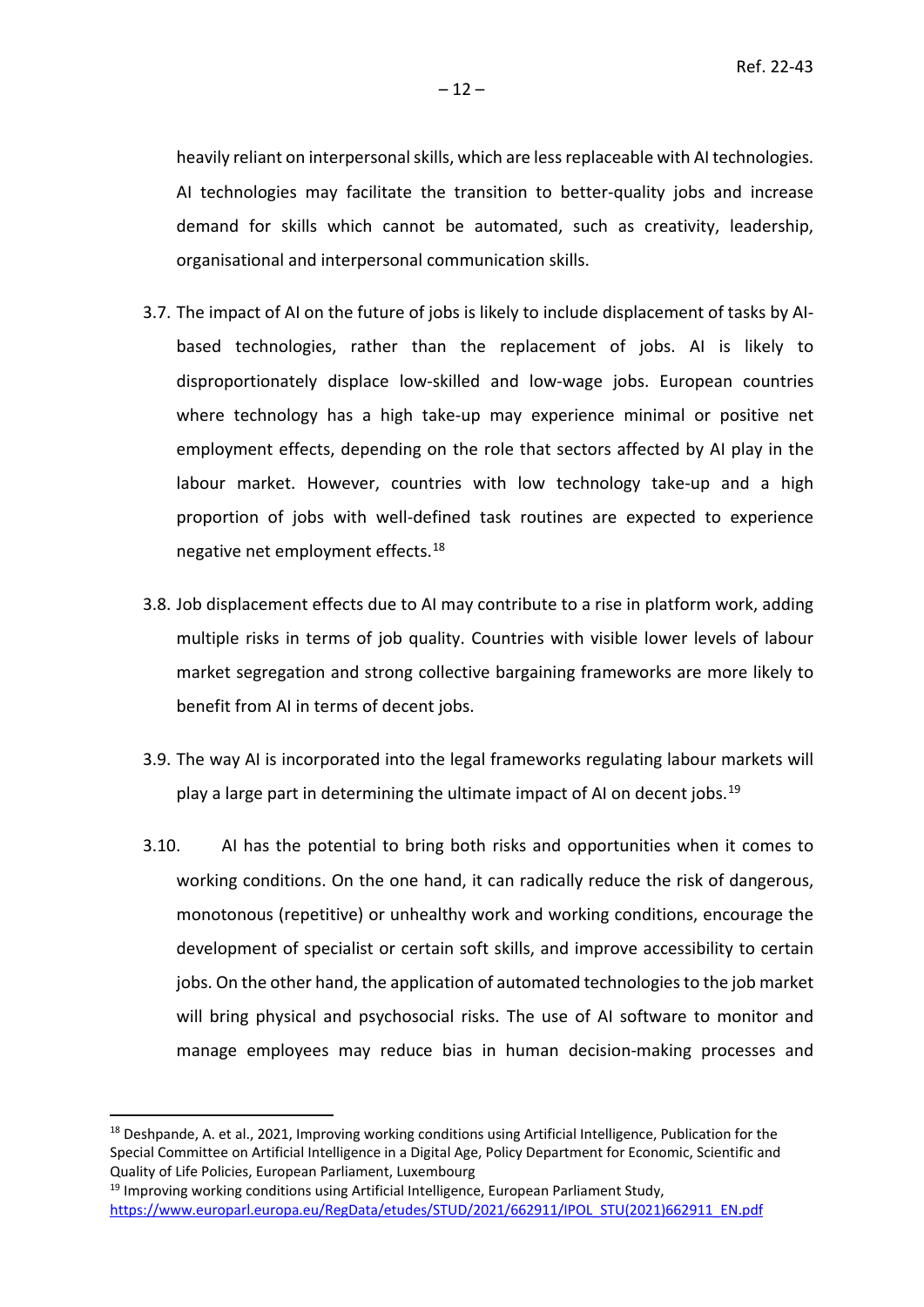identify skills needs, but also reinforce existing biases, increase psychological risks and result in unprecedented amounts of personal data held by employers.

#### **4. Digital businesses**

- 4.1. Digital businesses generate more sales with a need for fewer jobs. A large number of scientific studies conclude that the net effects of digitalisation on the labour market will lead to an increased unemployment. As a result, digitalisation may result in the polarisation of incomes, as the share of gross domestic product (GDP) attributed to wages falls, while the share of investment income rises. This polarisation of incomes may depress purchasing power.
- 4.2. The rise and geographical concentration of *digital giants* (mainly in the USA and PRC) with monopolisation and oligopolisation have noticeably distorted competition.
- 4.3. As digital apps have great potential to advance sustainable consumption (such as *ResQ Apps,* helping to prevent food waste<sup>[20](#page-12-0)</sup>), the Consultative Committee of the European Economic Area calls on national and local governments to support cooperative sharing platforms as well as ecommerce platforms offering sustainable products. A new smart, sustainable system for sustainable food labelling would provide comprehensive information about products to promote sustainable consumer choices and lead to healthier diets.
- 4.4. In our view, digitalisation and algorithmic management must advance transparency and responsibility along product chains. We support the German government's proposal<sup>[21](#page-12-1)</sup> to establish a "digital product pass", with information on materials and standards used in production to identify shortcomings in sustainability production in line with the European CSR-strategy, including labour standards.
- 4.5. It is essential to support trustworthy, explainable AI and algorithmic management in order to fight discrimination and any manipulation, to empower citizens. We call for

<span id="page-12-0"></span><sup>20</sup> Resq Club,<https://www.resq-club.com/>

<span id="page-12-1"></span><sup>&</sup>lt;sup>21</sup> Digital Policy Agenda for the Environment, German Federal Ministry for the Environment, Nature Conservation, Nuclear Safety and Consumer Protection, [https://www.bmuv.de/en/download/digital-policy](https://www.bmuv.de/en/download/digital-policy-agenda-for-the-environment)[agenda-for-the-environment](https://www.bmuv.de/en/download/digital-policy-agenda-for-the-environment)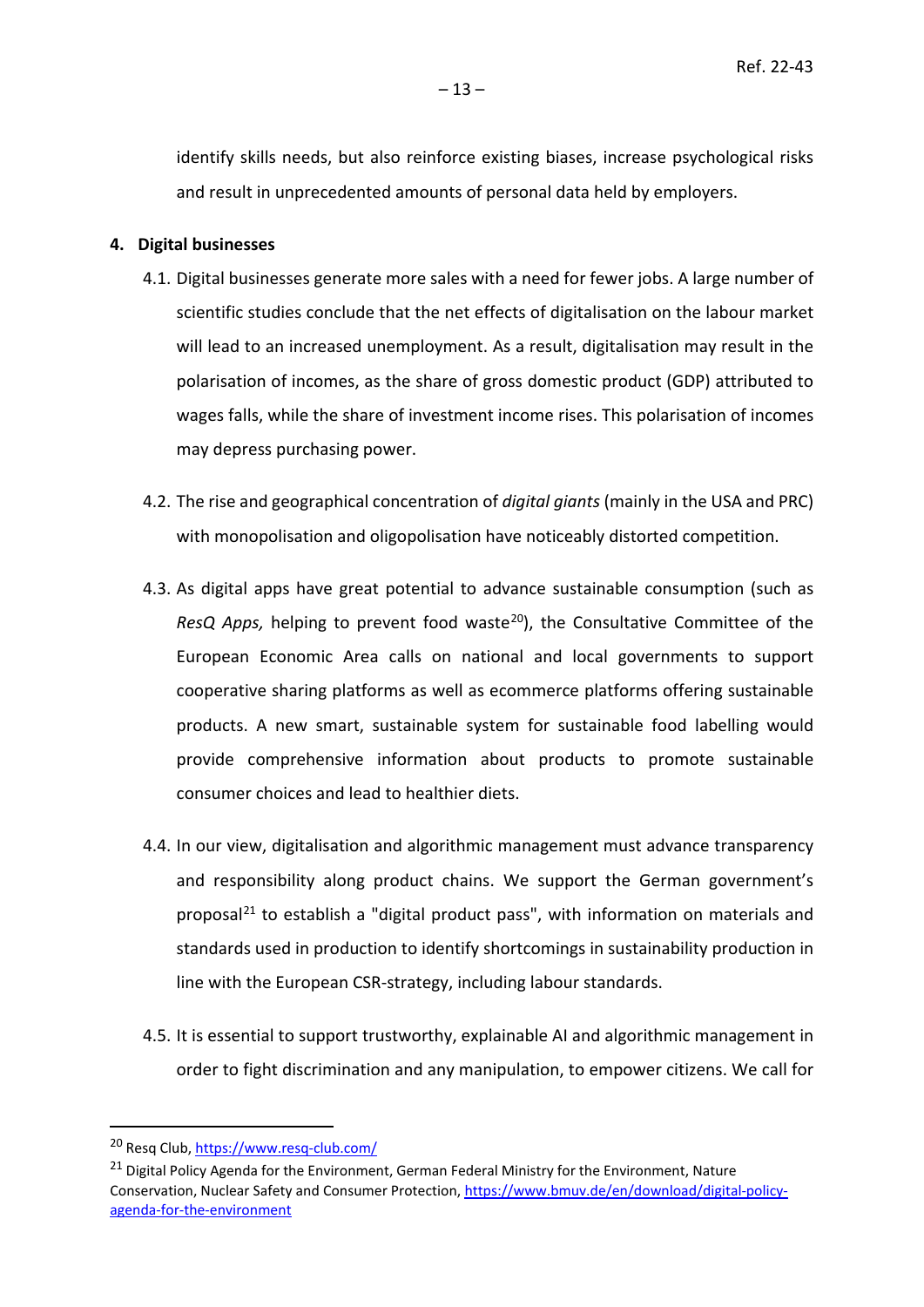AI with societal awareness in order to fight polarisation, monopolistic concentration and excessive inequality and pursue diversity and openness.

4.6. In our view, AI could and should help people increase the efficiency with which things are done, the quality of public and private services provided, and vastly improve our decision-making processes by analysing large amounts of data. However, AI may also have a disruptive effect on the economy and society. Some warn that it could lead to the creation of "super global firms" – hubs of wealth and knowledge – which could have detrimental effects on the wider economy. It may also widen the gap between developed and developing countries.<sup>[22](#page-13-0)</sup>

#### **5. Law and rights**

- 5.1. Since there are many different kinds of AI and algorithmic management, their regulation cannot be single and unitary, not even with respect to liability rules. However, in order to facilitate fast scientific progress, we support the view of those who suggest that AI regulations need to be neutral.
- 5.2. AI and algorithmic management are and will be used in the most diverse fields of applications, ranging  $-$  but not limited to  $-$  consultancy (in the financial, legal and medical sectors), consumer products and services, mobility, online connectivity (including through platforms), energy production and distribution (e.g. smart grids), looking after vulnerable individuals (elderly people, children, people with disabilities), policing and justice administration.
- 5.3. The field of law enforcement and criminal justice is particularly sensitive, as it touches upon core issues of the relation between the individual and the state.
- 5.4. The advent of AI in the field of law enforcement and criminal justice is a reality, as AI systems are increasingly being adopted these days.<sup>[23](#page-13-1)</sup> Such systems might take many different forms and are introduced at the crossroads between different sustained

<span id="page-13-0"></span><sup>22</sup> EP research on economic impacts of artificial intelligence**,** July 2019 [https://www.europarl.europa.eu/RegData/etudes/BRIE/2019/637967/EPRS\\_BRI\(2019\)637967\\_EN.pdf.](https://www.europarl.europa.eu/RegData/etudes/BRIE/2019/637967/EPRS_BRI(2019)637967_EN.pdf)

<span id="page-13-1"></span><sup>&</sup>lt;sup>23</sup> AI and Law Enforcement. A study for the LIBE Committee of the EP, Oct. 2021 [https://www.europarl.europa.eu/RegData/etudes/STUD/2020/656295/IPOL\\_STU\(2020\)656295\\_EN.pdf.](https://www.europarl.europa.eu/RegData/etudes/STUD/2020/656295/IPOL_STU(2020)656295_EN.pdf)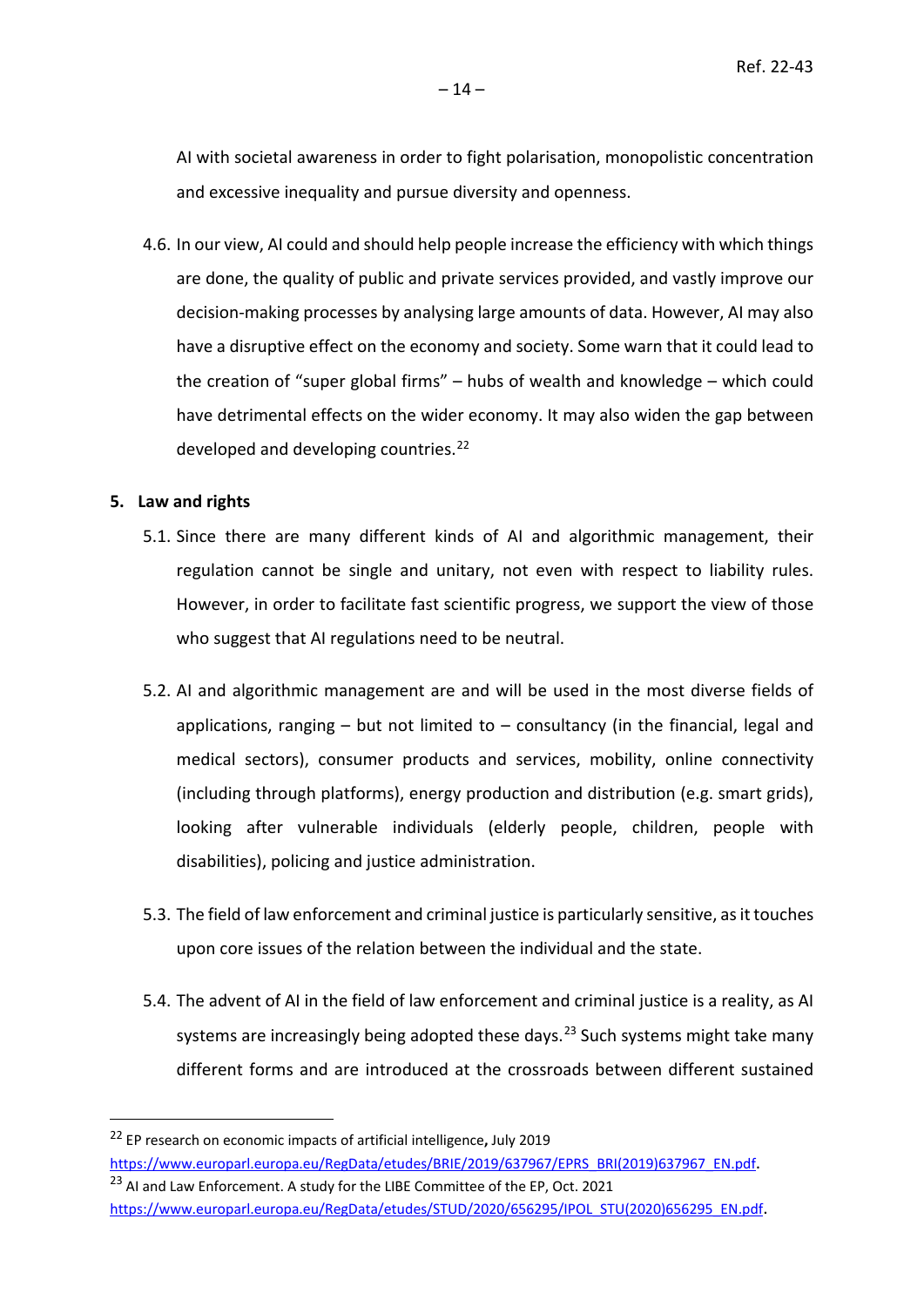trends with a view to increase the use of data, algorithms, and computational power; these developments are interconnected.

5.5. We are aware that AI applications in the area of security and justice have the potential to facilitate the work of police and judicial authorities and enhance security and the functioning of justice systems. They could arguably improve suspect and victim identification, crime prevention and risk assessment. However, the use of AI for law enforcement and judicial purposes can have adverse effects, undermining fundamental rights, such as the right to non-discrimination, the right to protection of personal data and to a private life, the right to freedom of expression, and the right to a fair trial. Facial recognition technologies, predictive policing tools and tools to assess the risk of people re-offending pose particular concerns, given the increased risk of reproducing bias and perpetrating discrimination. AI applications also carry security risks, as they can be both the means and targets of cyber-attacks, and criminals can abuse them for malicious purposes. [24](#page-14-0)

#### **6. Summary and conclusions**

- 6.1. **Human individuals** must constantly be in charge, supervise and manage/control any use of artificial intelligence and algorithmic management tools.
- 6.2. **Artificial Intelligence and algorithmic management must help to** make human work easier, less repetitive, and more effective. The same basic requirements apply to human lives.
- 6.3. **European businesses** are rightly interested in maintaining their global competitiveness, reducing their production and delivery costs, thus aiming to gain more income and higher profit levels while bearing a fundamental responsibility in

<span id="page-14-0"></span><sup>&</sup>lt;sup>24</sup> AI and criminal law. A study for the EP, October 2021

[https://www.europarl.europa.eu/RegData/etudes/ATAG/2021/698039/EPRS\\_ATA\(2021\)698039\\_EN.pdf.](https://www.europarl.europa.eu/RegData/etudes/ATAG/2021/698039/EPRS_ATA(2021)698039_EN.pdf)